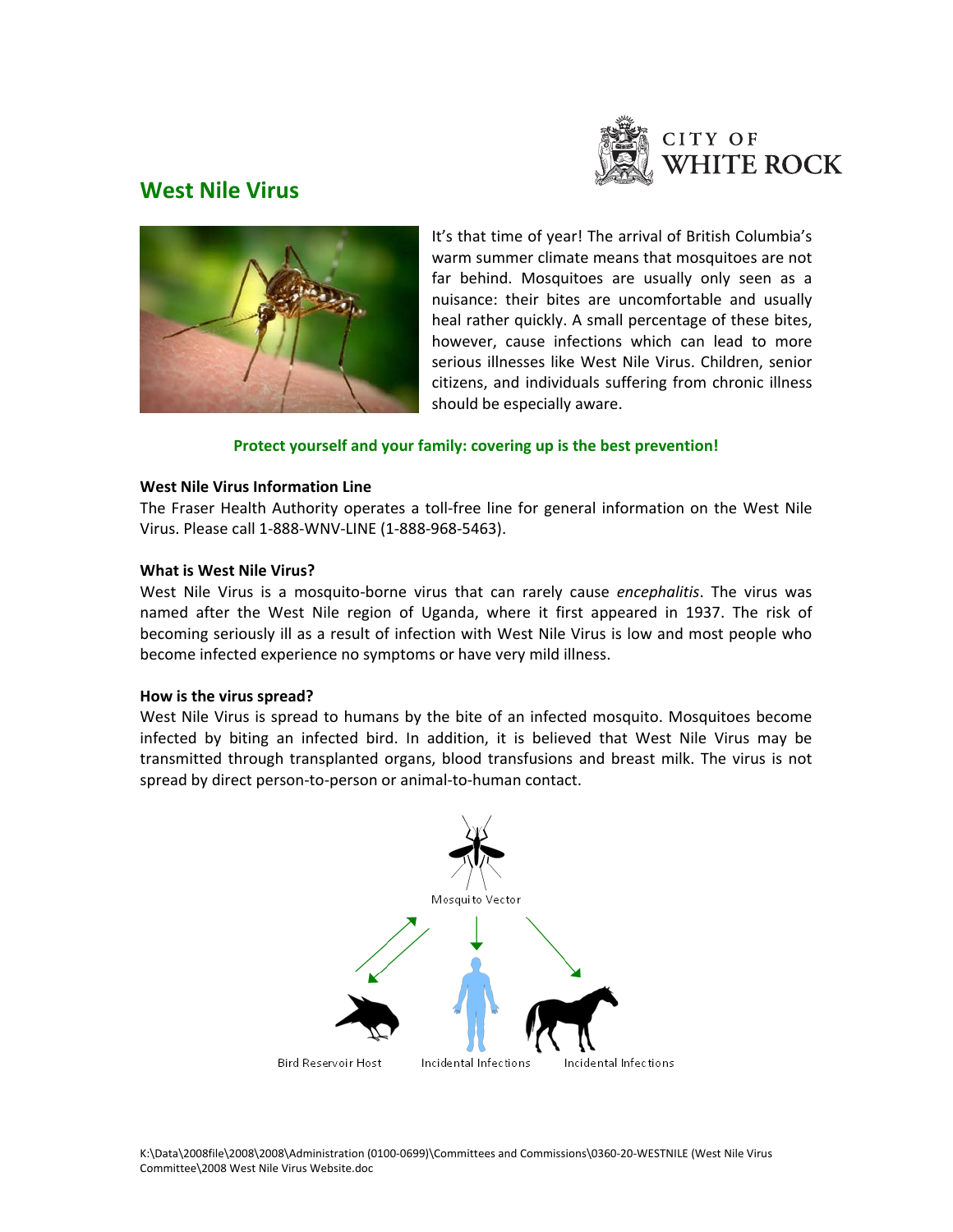# **How can I control mosquitoes in and around my home?**

As most mosquitoes need standing water to lay their eggs, the best way to keep mosquitoes away is to clean up areas where they like to breed:

## *Standing Water*

- ∗ Dispose of or turn upside down water‐holding, outdoor containers.
- ∗ Empty standing water from used or discarded tires.
- ∗ Drill holes in the bottom of unused container so water can't collect.
- ∗ Turn over wheelbarrows.
- ∗ Change the water in birdbaths weekly.
- ∗ Cover rainwater barrels with a mesh or screen.
- ∗ Don't allow any outside water to stand for more than a week.

### *Swimming or Wading Pools*

- ∗ Clean and chlorinate outdoor pools and hot tubs.
- ∗ Immediately remove water that collects on pool covers.
- ∗ Make sure the pool's pump is circulating water properly.
- ∗ Turn over wading pools when not in use.
- ∗ Aerate ornamental pools, stock them with fish, or change the water weekly.

#### *Eaves and Drains*

- ∗ Clear leaves and twigs from eaves, storm and roof gutters throughout the summer.
- ∗ Make sure drainage ditches are not clogged.
- ∗ Check flat roofs frequently for standing water.

#### *Yards and Lawns*

- ∗ Immediately dispose of lawn cuttings, raked leaves, or other decaying debris.
- ∗ Remove fallen fruit or berries from the ground.
- ∗ Turn over your compost frequently.
- ∗ Fill in low depressions in lawn areas.
- ∗ Clear out dense shrubbery where mosquitoes like to breed and rest.
- ∗ Work with your neighbours to identify potential mosquito breeding areas.

#### *Windows*

- ∗ Check window screens for holes and ensure they fit snugly into the window frame.
- ∗ If you don't have screens, keep your windows closed between dusk and dawn.

#### **Protect Yourself**

Mosquitoes are most active between dusk and dawn. If you need to be outside during this time be sure to cover up: wear shoes, socks, long pants and long‐sleeved shirts. Clothing should be lightly coloured and made of tightly woven materials. You may also consider using insect repellent. Keep these tips in mind:

- ∗ Only use insect repellents that are registered in Canada and look for those that contain *DEET* (N, N‐diethyl‐m‐toluamide).
- ∗ Read the repellent's directions carefully and ask your family physician for assistance if you have any questions.